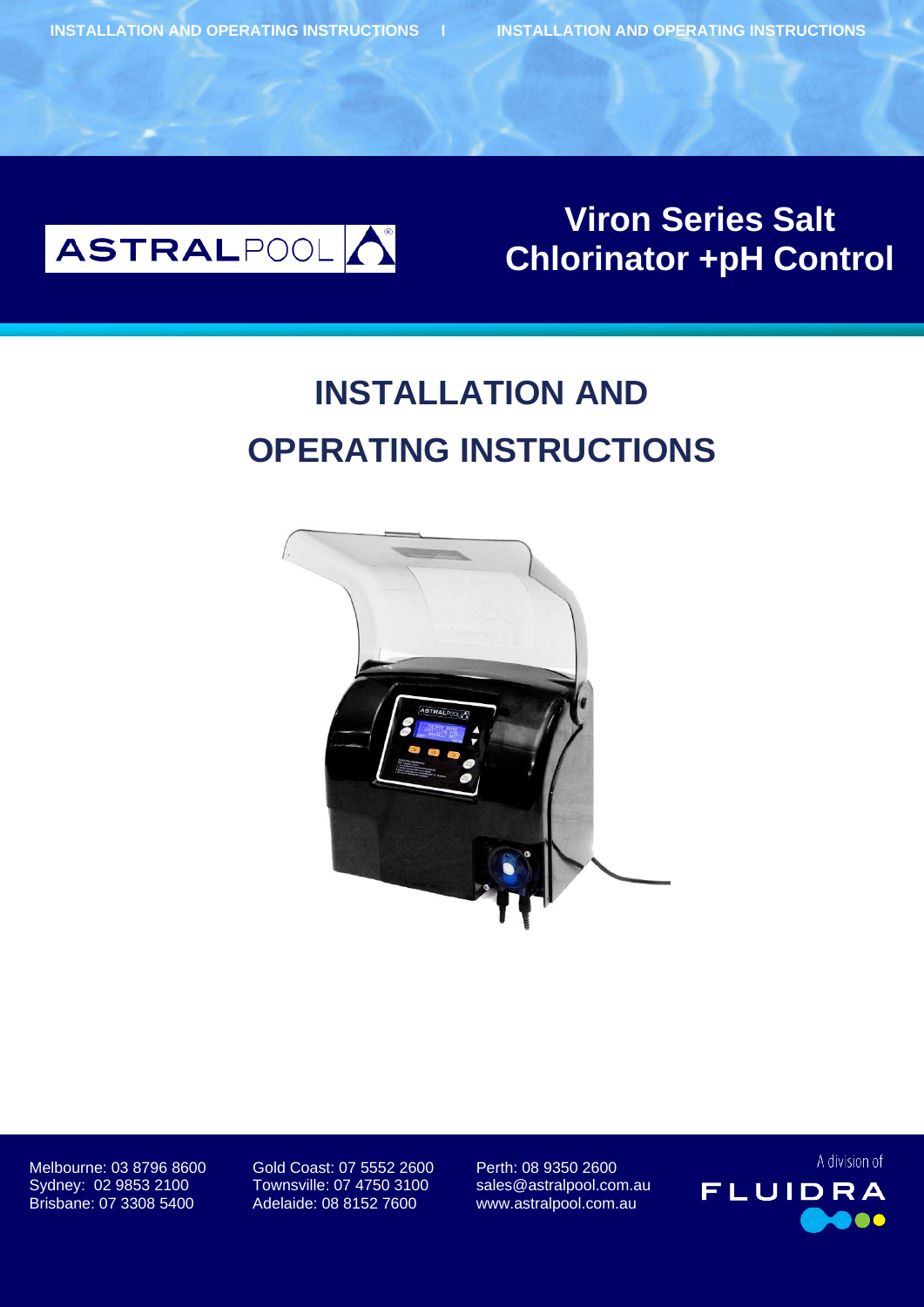# **INDEX**

|     | 3  |  |  |  |  |  |  |
|-----|----|--|--|--|--|--|--|
| 2.1 | 4  |  |  |  |  |  |  |
|     | 4  |  |  |  |  |  |  |
|     | 6  |  |  |  |  |  |  |
|     | 6  |  |  |  |  |  |  |
| 6   |    |  |  |  |  |  |  |
|     | 7  |  |  |  |  |  |  |
| 7   |    |  |  |  |  |  |  |
|     |    |  |  |  |  |  |  |
|     | 9  |  |  |  |  |  |  |
|     | 9  |  |  |  |  |  |  |
|     | 10 |  |  |  |  |  |  |
|     | 10 |  |  |  |  |  |  |
|     | 10 |  |  |  |  |  |  |
|     | 10 |  |  |  |  |  |  |
|     | 10 |  |  |  |  |  |  |
|     | 10 |  |  |  |  |  |  |
|     | 11 |  |  |  |  |  |  |
|     | 11 |  |  |  |  |  |  |
|     | 11 |  |  |  |  |  |  |
|     | 12 |  |  |  |  |  |  |
|     | 13 |  |  |  |  |  |  |
|     | 14 |  |  |  |  |  |  |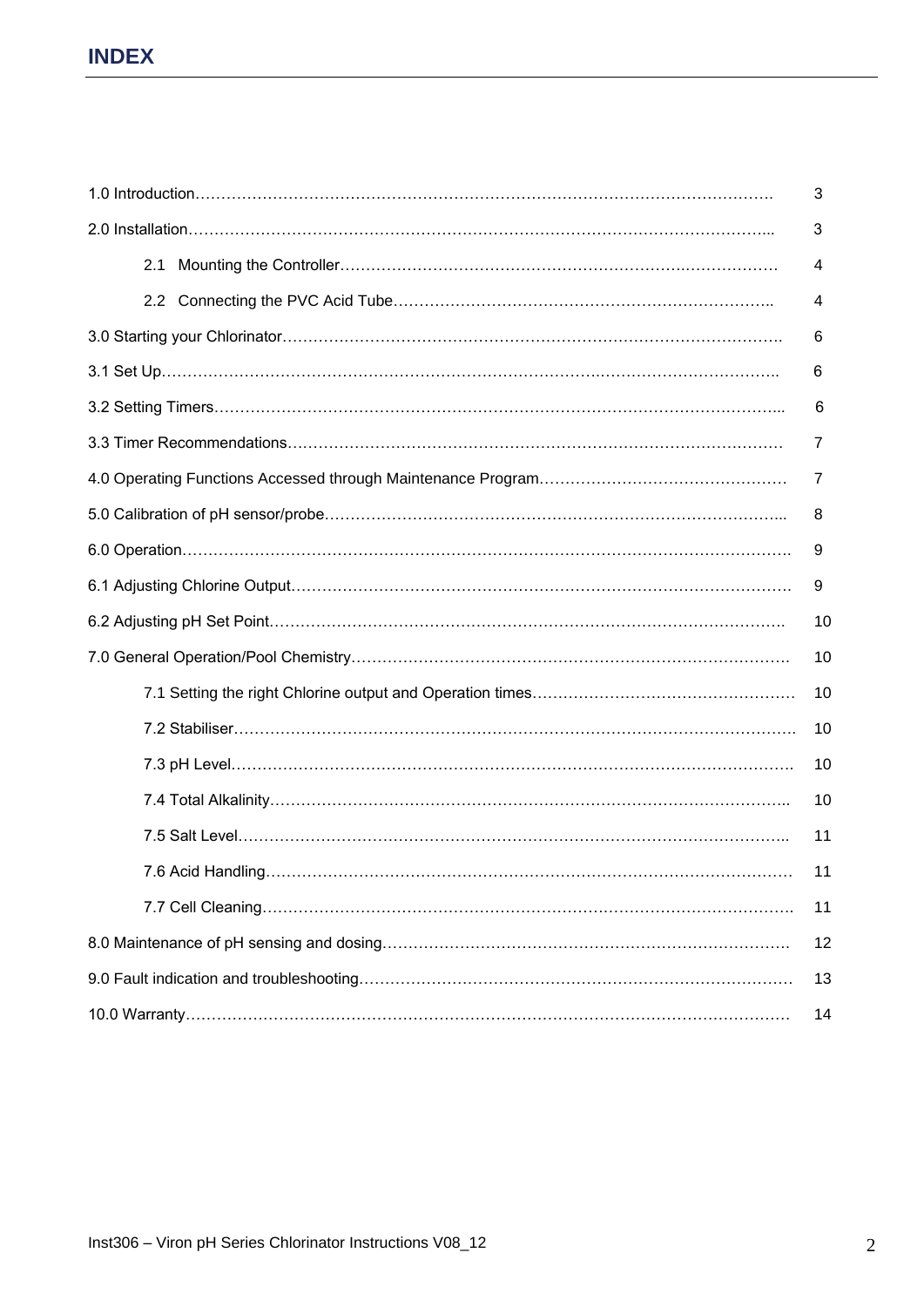**Warning:** The appliance is not intended for use by young children or infirm persons without supervision. Please ensure that young children are supervised to ensure that they do not play with the appliance.

Controller must be installed according to AS 3000 wiring rules.

If the supply cord is damaged it must be replaced by AstralPool or its service agent or a similar qualified person in order to avoid a hazard.

### **1.0 INTRODUCTION**

Congratulations on your purchase of the Viron series salt chlorinator. The correct pH balance of your pool water significantly increases the effectiveness of the chlorine in the water and if not maintained at the correct level, can cause harm to the interior finish of your swimming pool or spa and reduce the disinfection time of the chlorine.

The purpose of the Viron pH series chlorinators is to significantly reduce the level of daily and weekly maintenance required to keep you pool and spa sparkling clean and healthy to swim in.

These installation and operating instructions will guide you through installation, operation and maintenance of your new chlorinator. Regular maintenance will ensure many years of trouble free operation.

# **2.0 INSTALLATION**

2.1 Mounting the Controller: Choose a location that is preferably out of direct sunlight, near the filter system. The controller should be located 1 metre above ground level to prevent rain splash back or sprinkler system damage to the underside of the controller. The controller must be mounted on a vertical surface/wall. If mounted on a post, a flat sheet 20mm larger than the controller housing must be used.

- a. Mount the wall bracket using the screws provided on a secure wall.
- b. Glue mixing cell for probe and acid injection point into plumbing line after filter and gas heater (if installed) but prior to chlorinator cell. **Mixing cell must be plumbed to ensure probe is horizontal to water flow.**
- c. Glue Chlorinator cell into line as per drawing below after filter, heater, solar (if installed) and after sensor T price.
- d. Plug the pH sensor into the underside of the controller in the location marked "pH"
- e. Plug filter pump 3 pin plug into underside of Controller
- f. Connect 4 wire cell cable ensuring matching colours.
- g. Remove cap from pH sensor and screw firmly into mixing cell installed in the plumbing. Do Not Overtighten.
- h. The cell **must** be installed with the barrel unions underneath and the cell should be horizontal. Both 40mm and 50mm fittings have been provided. Make sure that the o'rings are correctly fitted and the unions are done up tightly. Flow direction through the cell is critical – refer to label on housing.
- i. Hang Controller on wall bracket and plug power supply lead into 3 pin 10 amp outlet.

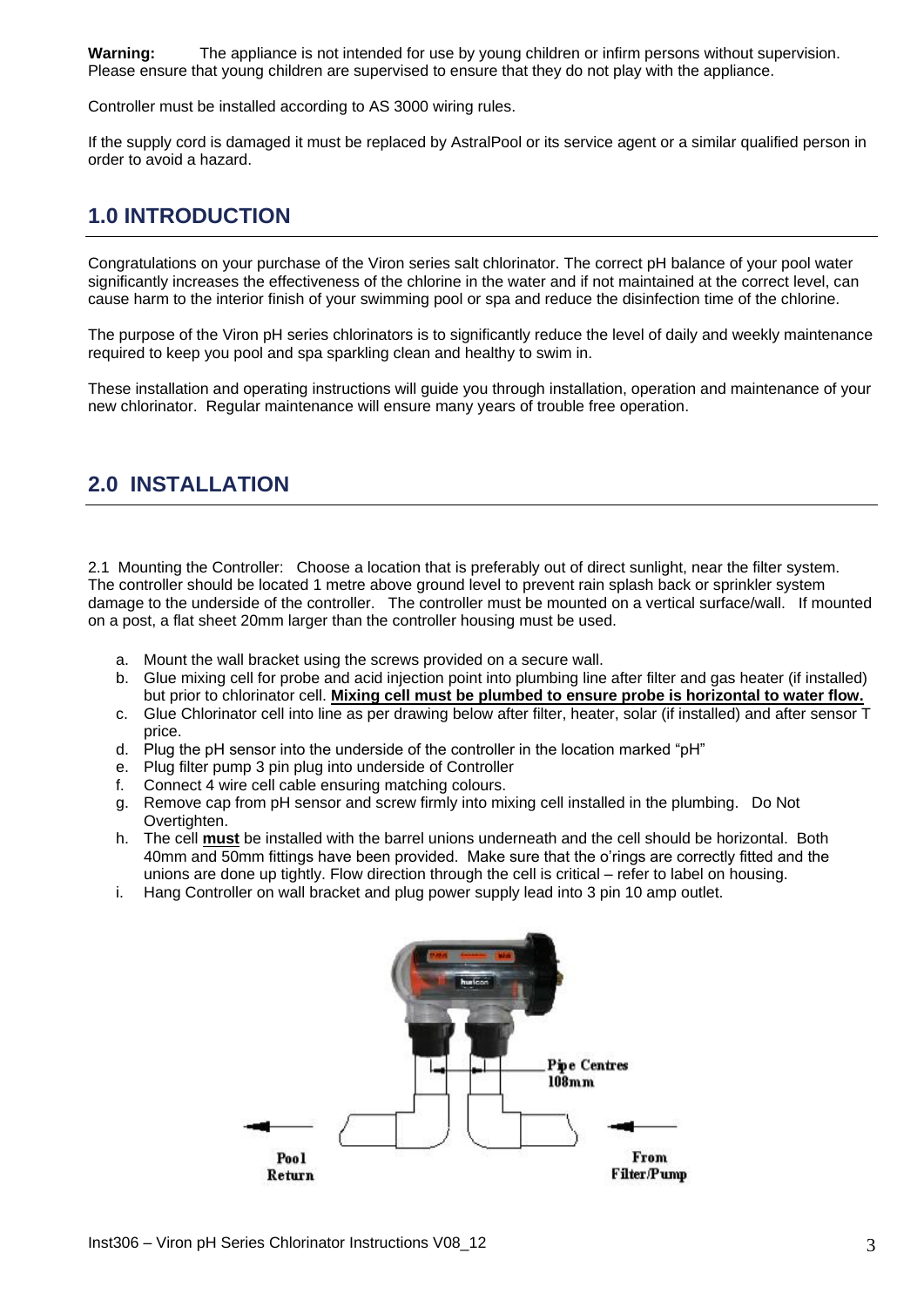- NEVER MIX CHEMICALS
- CHEMICALS MUST BE STORED IN ACCORDANCE WITH RELEVANT STANDARDS AND DANGEROUS GOODS CODES. CONSULT YOUR AUTHORISED BUILDER OR POOL SHOP TECHNICIAN FOR ADVICE.
- WHEN HANDLING ACID, SAFETY GLOVES AND GOGGLES SHOULD ALWAYS BE USED
- FOR BEST RESULTS, USE OF NEAT ACID IS RECOMMENDED



# **2.2 CONNECTING THE PVC ACID TUBE**

Before installing the unit in position on the wall or post, the length of the PVC tubing provided should be measured and taken into consideration. Ensure the controller and cell are close enough for the power supply lead to reach the cell and sufficient PVC tube exists to connect acid container and cell. To avoid loss of water from the system, close all stop valves before cutting any lines.

Thread the PVC tube through the hole in the cap or shoulder of the chemical container and fit the nonreturn or check valve and the weight. Ensure that the non-return valve is fitted correctly. Drop the weight, with the non-return valve into the bottom of the container.

Connect the other end of the PVC tube to the inlet of the acid pump on the front of the controller.

Connect the remaining hose from the outlet of the acid pump on the underside of the controller. The remaining end of the PVC hose should be pushed through the cable gland in the top of the cell so that it passes through the cell and 20mm – 30mm down the return pipework.

**TIP:** Soaking the ends of the PVC tubing in hot water or gentle heating with a lighter makes it easier to push onto the barb. When installing acid container in a filter enclosure, which has no ventilation, it is recommended that the hole in the cap of the container is cut or drilled to fit tightly around the tubing, so that fumes from the acid will not corrode the equipment. It will be necessary to drill a second hole in the cap fitted tightly with a length of tubing which should then be vented outside the filter enclosure. This procedure is recommended only where the filter enclosure has no ventilation and is to protect the equipment.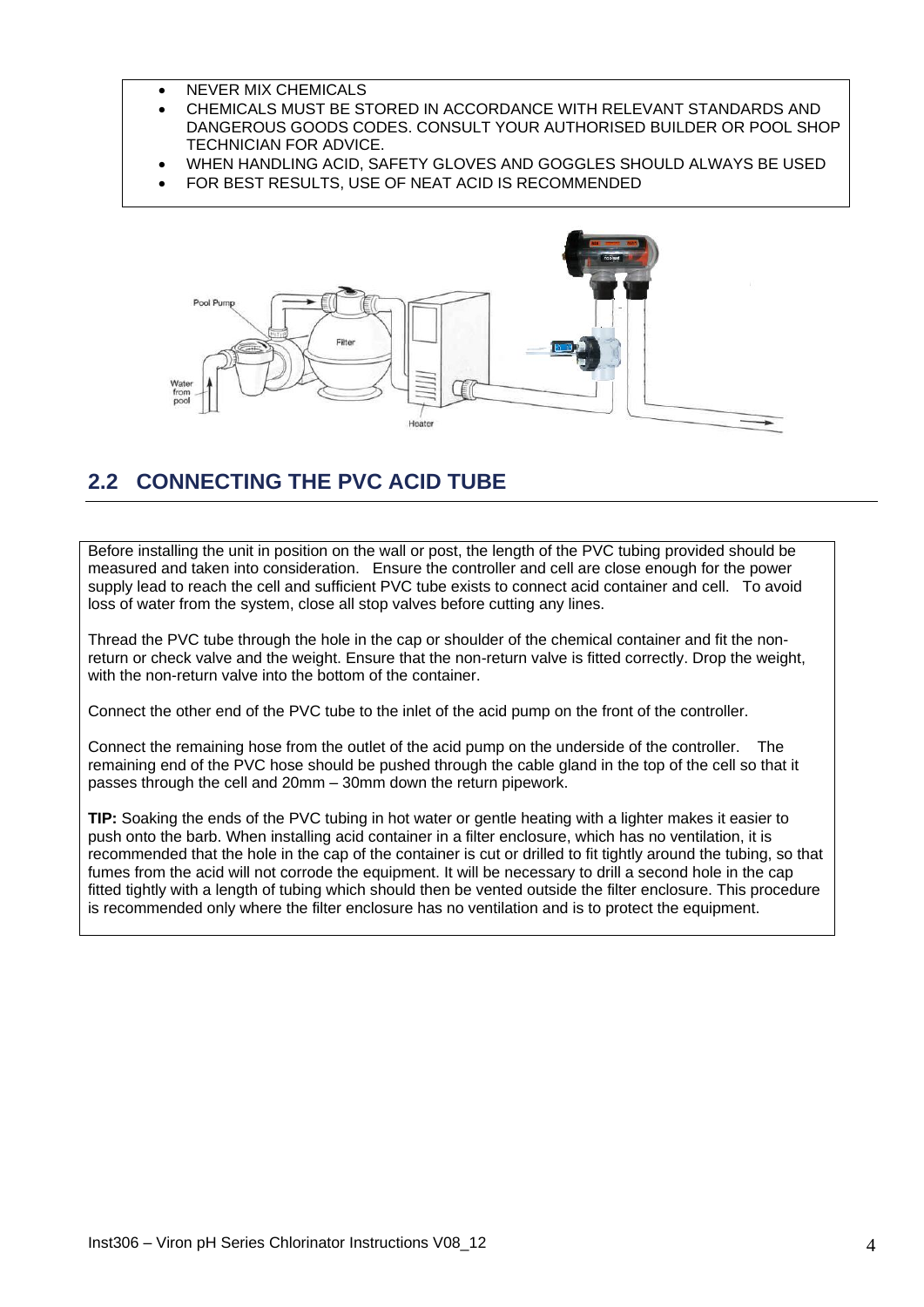# **3.0 STARTING YOUR CHLORINATOR**

Your Chlorinator Controller operation can be divided into 4 areas;

- a. MAINTENANCE selects specialised functions of your chlorinator and initial set up of Chlorinator to suit your pool and spa.
- b. SET selects changes in Chlorine Product and pH of your pool and spa water
- c. CLOCK & TIMER buttons sets current time and filtration, chlorine production and pH monitoring and adjustment times from Monday to Friday and Weekends
- d. Pool and Spa Mode Allows selection of pool mode where controller will produce chlorine suitable for pool and Spa Mode, where chlorine production and acid dosing is reduced to suit a smaller volume of water in the Spa.

### **3.1 SET UP**

- a. Press "**Pool Mode**" button until **Manually Off** appears and then Press "**Clock**" Button
- b. Select "**Day**" and use buttons adjacent to LCD screen to set the current day, hour and minute. The clock is a 24 hour clock.



# **3.2 SETTING TIMERS**

Your Viron Series chlorinator has 4 timers per day enabling you to set different periods in which your filtration pump, pH control and chlorine production will operate. Timers are set by entering a start time, and a **RUN** time for how long you want to operate. To set timers, do the following:

- a. Press the **TIMER** button.
- b. Press **HOUR** button to set the hour for the timer selected and use the Up/Down arrows to change the time.
- c. Press **MIN** button to select the minutes for the timer selected and use the Up/Down arrows to change the time. Press the **NEXT** button to select the **RUN** time or another time and set as required. Note: The RUN time represents the number of hours you want the unit to operate for.
- d. When finished, press the **NEXT** button a number of times to scroll through the other times until you return to normal display. This saves your new settings.
- e. Select **Auto Sanitising** by pressing the **POOL** mode button. The **POOL** mode button has three settings, manually **ON** which turns on system indefinitely, manually **OFF** which turns system off indefinitely, and **AUTO** model which sets the controller on timer clock mode. In **AUTO** mode the LCD screen will display the date and pool sanitiser message.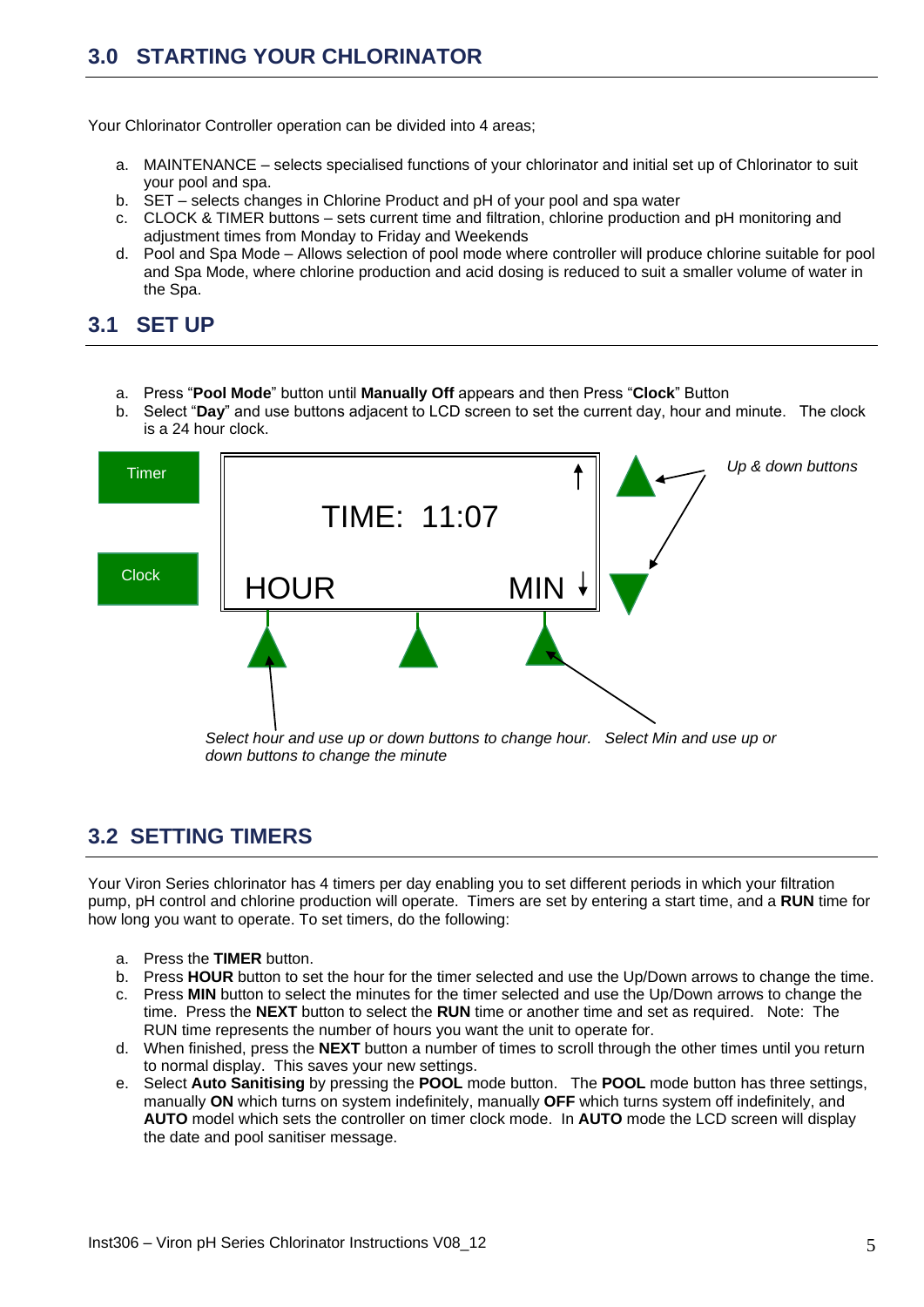# **3.3 TIMER RECOMMENDATIONS:**

AstralPool recommend that you use two timers, one for the morning and one for the evening and typically for periods of 2-5 hours for each. Your Viron Series chlorinator is most effective if running in the early morning or evening when it is cooler (strong sunlight consumes more chlorine). As a default, the control is set to come on at 08:00 hours and 16:00 hours both for periods of 4 hours.



### **4.0 OPERATING FUNCTIONS ACCESSED THROUGH MAINTENANCE PROGRAM**

#### Press **MAINT**

To backwash your filter press **BWASH** and then the up or down arrows to select the backwash time. You can press ABORT at any time to finish the back wash. To rinse the filter, you can select **BWASH** again and then select the time. Using this feature will ensure your sand filter is backwashed for the correct time. Note: Ensure pump is off when changing the position of the backwash valve on your filter. As a guide, sand filters should be backwashed for 2 to 3 minutes, and then rinsed for 1 minute.

#### Press **MAINT**



- i. Dose will allow you to override the time clock and allow the following:
- a. Sanitise until the first timer tomorrow morning. This allows for additional circulation of the swimming pool water after treatment or cleaning. Can be used to provide a shock dose of chlorine production.
- b. Manually prime Acid Pump. This allows for the clear PVC tube to be filled with Acid on initial start up or after changing or refilling the Acid Container. The priming period is for 300 seconds but can be stopped at any time. Should the tube not be completely filled with Acid after 300 seconds repeat the process.
- c. Manually Dose Acid. Selecting this function allows you to manually dose acid for a predetermined time. Should your pool professional recommend the addition of Acid to your pool, select this function and press the up (or down) arrow to select the quantity of acid in litres you wish to dose. Press ACCEPT. The controller will then ask you what mode you wish the unit to revert to at the completion of Acid dosing, "AUTO", "ON" or "OFF". In normal circumstances you will select "AUTO" which puts the unit back into time clock operation.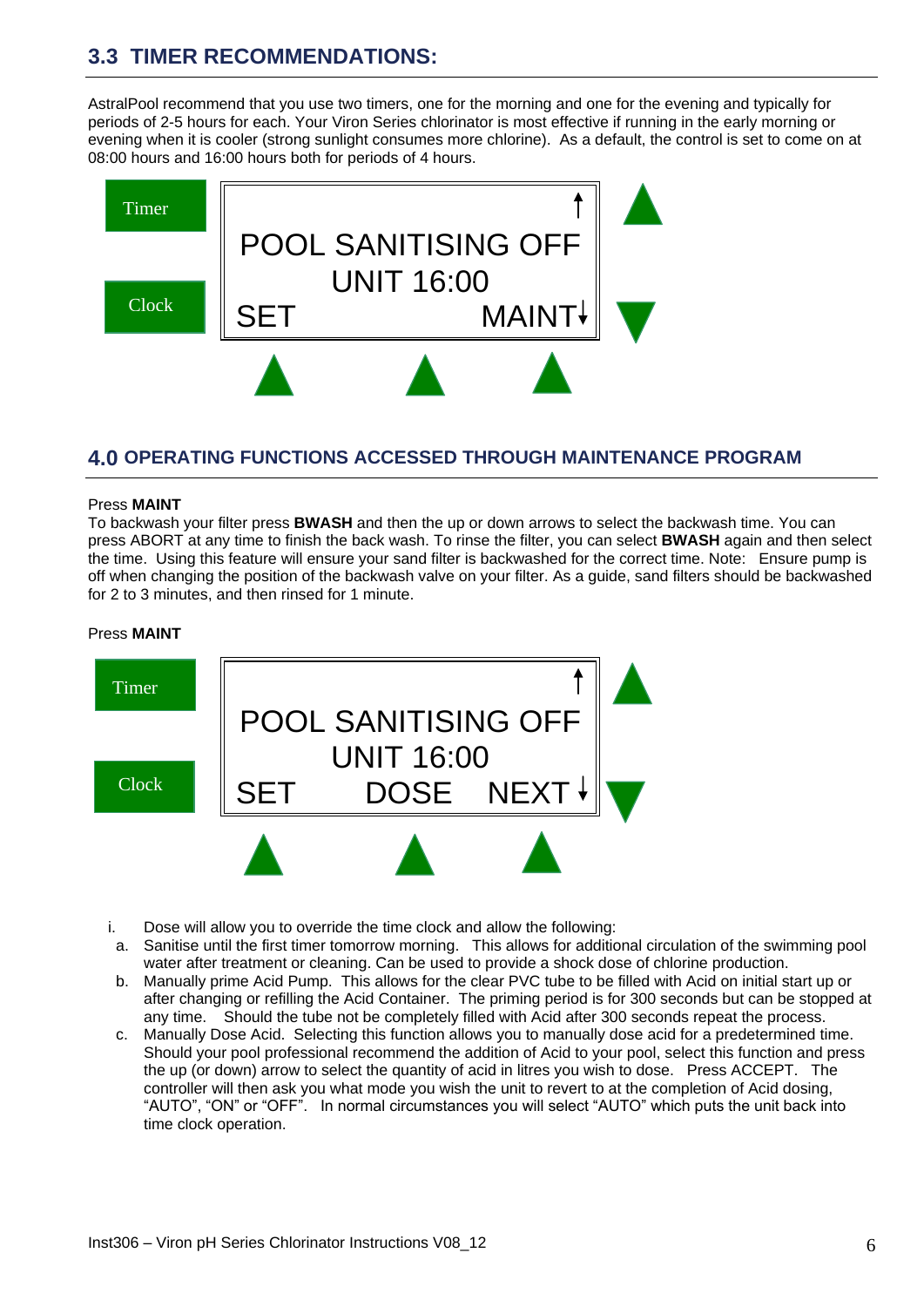- ii. **INSTALL** allows the unit to be set up for your pool or spa. This should only be selected in the initial start up of your Chlorinator. Select INSTALL and the following will occur:
- a. **TIMER ENABLED** this function will turn your timer on or off. If the chlorinator is not connected to an external timer clock or Genus Remote Control system Press **ACCEPT**. If an external timeclock is used to operate the chlorinator and filter pump then change to disabled.
- b. **FAST COMMS**  set standard to YES, this option will only need to be changed if using a older version Hurlcon controller (no touchscreen)
- c. **VARIABLE SPEED PUMP** select YES if you have an AstralPool 3 speed pump. This will allow you to program the speed of the pump as part of the timer setting in the chlorinator.
- d. **FLUSH AFTER TIMER**  select YES and your pump will come on momentarily after the timers have finished to flush any residual chemicals from the mixing cell.
- e. **PUMP FLOW CHECK**  If active this function will monitor the flow sensor inside the chlorinator cell. If the presence of water flow is not detected for over 5 minutes, power to the pump outlet will be shut down to prevent your pump running dry.
- f. **ENABLE LIGHT** Your SM series chlorinator has an output to operate a single AstralPool ARC LED light.
- g. **CELL REVERSAL PERIOD** Standard setting is 4 hours. This should not be changed without consulting with your local AstralPool dealer or service department.
- h. **REVERSE CELL?**  This feature can be used to perform a manual reverse of your chlorinator cell designed for use by your pool technician only.
- i. **SET POOL WATER VOLUME**, select **YES** and then use up or down arrows to change the volume of your pool. Press **ACCEPT**
- j. **SET SPA WATER VOLUME**, select **YES** if your have a SPA attached to your pool and then set volume. Press **ACCEPT**
- **k. RESET SYSTEM? SELECT NO** (This option will revert your chlorinator back to factory settings. It should only be used if your SM series chlorinator enters an error that cannot be cleared)

#### Cycle through **POOL MODE** button to select **Auto**, **Manually ON** or **Manually OFF**.

**AUTO** will allow the unit to operate your filter pump, chlorine production and pH adjustment on the timer periods you have selected. If you have not changed the timer periods, the default timer turns the filter pump and unit on at 08:00 hours for a period of 4 hours and then again at 16:00 hours for a further period of 4 hours. This is the default setting from the factory.

# **5.0 CALIBRATION OF PH SENSOR/PROBE:**

From time to time, the pH sensor will require cleaning and calibration. Typically, calibration should take place one every 6 to 12 months.

To Calibrate, Press MAINT and next until CAL appears on the LCD. Select CAL to commence the process.

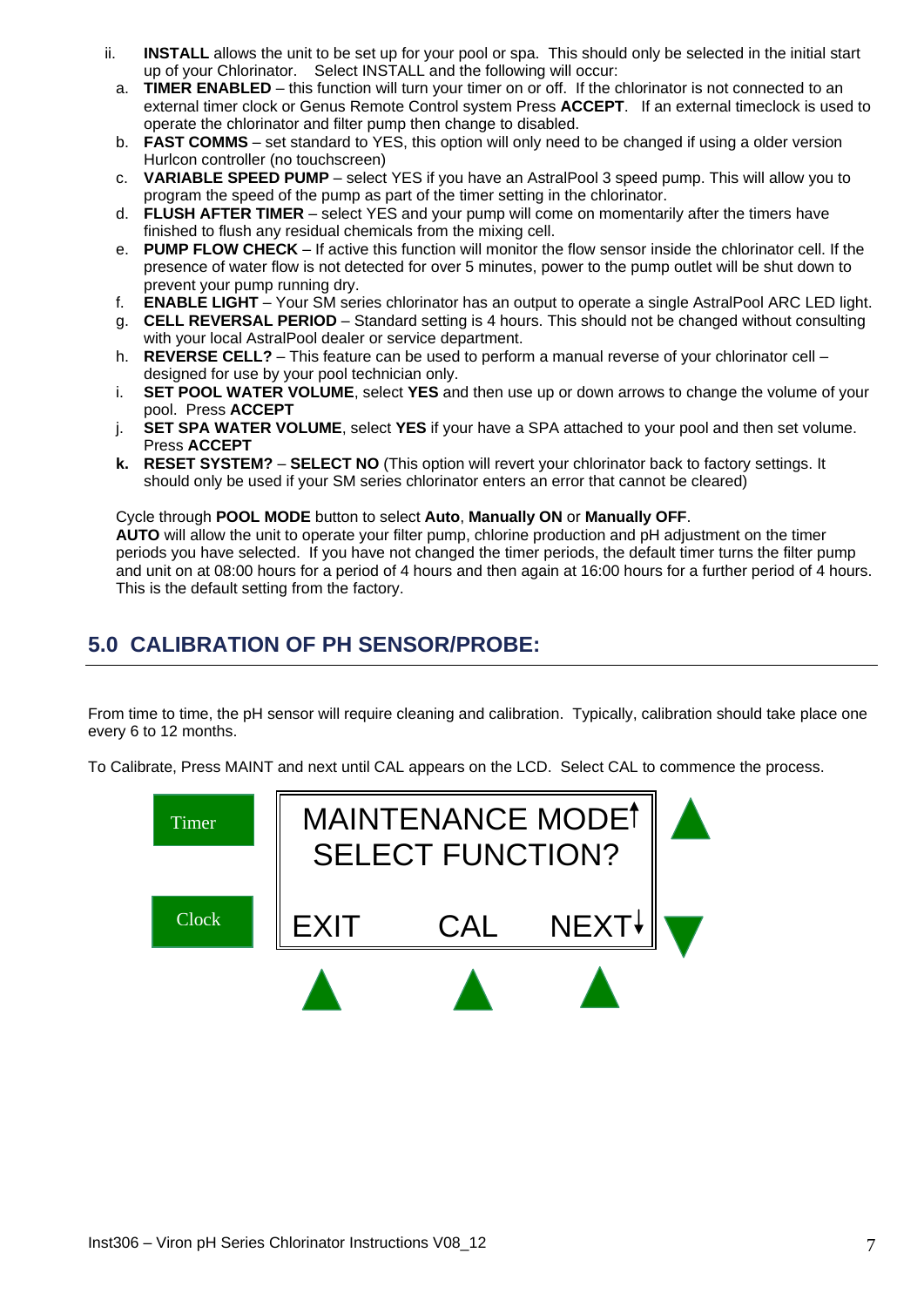### **CAL**

The pH probes/sensor has been factory calibrated. However it is a good practice to check the adjustment for the probe periodically (every 6 months or earlier if required). The probe should be cleaned first (refer under Maintenance page for cleaning) and allowed to settle down for about 4-5 minutes before adjusting/calibrating. Calibration solution is available via AstralPool as a spare part.

When the controller is in Manual Off mode, remove the pH probe from the pipe line (shut off the filter pump and close any isolation valves to avoid water spill), clean the probe (see under Maintenance) and place it in a 7.5 pH Easy cal Solution (available from AstralPool). Press **MAINT** and then next until **CAL** is displayed. The unit will ask CHANGE PH CALIBRATION, select YES. Select NO to Filter Pump on?

The display will indicate that the system is measuring pH. When the pH is displayed, press the **UP** or **DOWN** buttons to get the display to indicate the same value as the buffer (7.5) and then press **ACCEPT**

# **6.0 OPERATION**

During operation, adjustments are made by the SET button.



# **6.1 ADJUSTING CHLORINE OUTPUT**

Press the **SET** button to change the chlorine output and the pH of your Pool

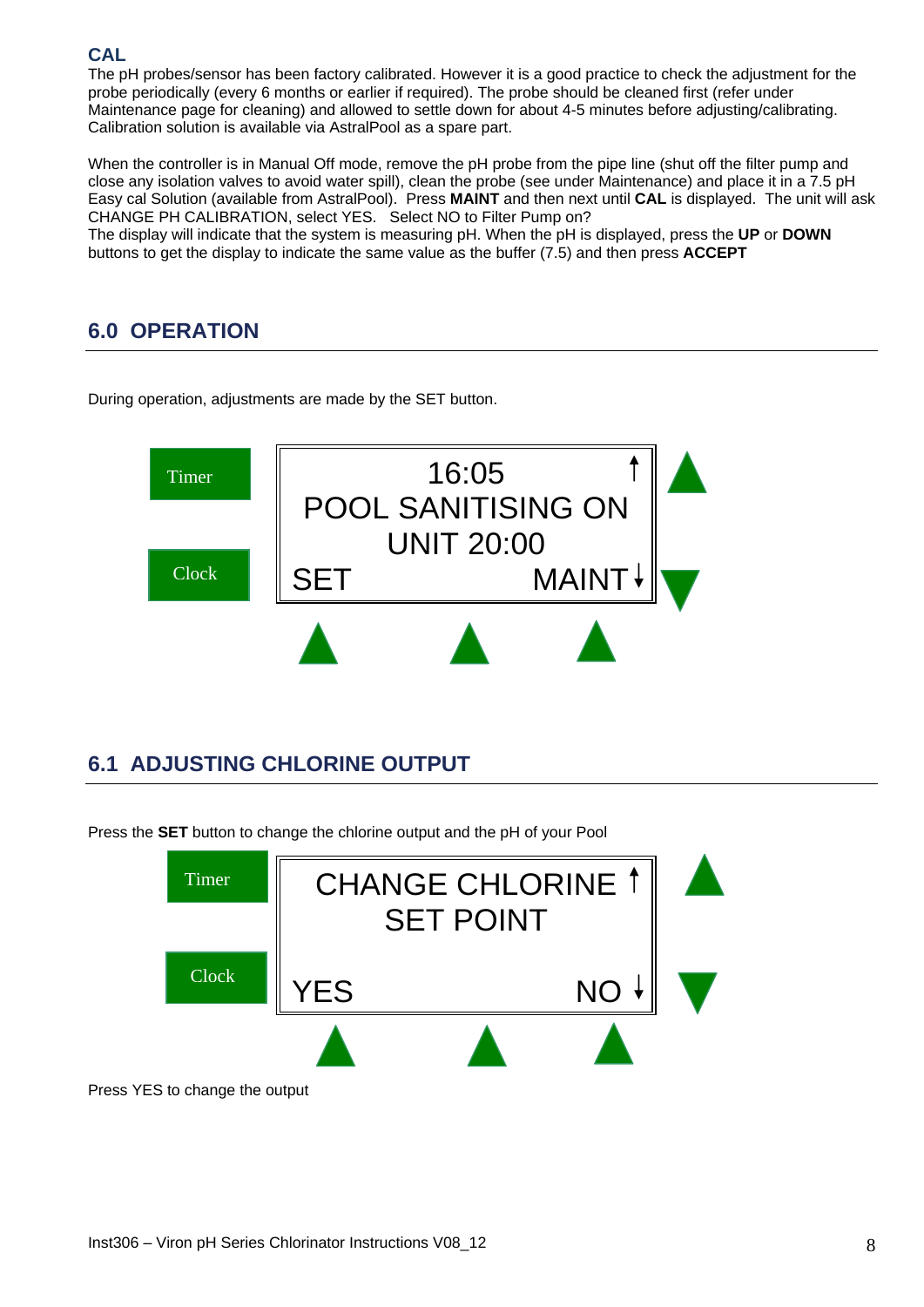

Use the up and down buttons to change the Set Point between 0 and 8. 0 chlorine output should only be used when there is no salt in the water. In summer, the chlorine should be set between 6 and 8 and you should regularly check your chlorine level in your swimming pool to determine if the output should be increased or decreased. Rely on your pool professional for advice on the recommended chlorine level in your pool.

As a guide the free chlorine level should be between 1.0 ppm and 3.0 ppm.

# **6.2 ADJUSTING PH SET POINT**

Continue through the **SET** menu to change the pH balance of your pool.

As a guide the pH in your pool should be set between 7.2 and 7.8. This will be determined by the type of pool you have, (Concrete, Fibreglass, Vinyl Liner) and you should rely on your pool builder or pool professional to recommend the correct pH Set Point. Use the up and down arrows to set your pH value.

Once the pH value is set your LCD screen will return to the operating information screen which will cycle through the current status of the chlorinator, the chlorine output setting (between 0 and 8) and the pH set point.

# **7.0 GENERAL OPERATION/POOL CHEMISTRY**

### **7.1 Setting the Right Chlorine Output and Filtration Time**

Your Viron chlorinator must be run every day to ensure that your pool is correctly sanitised. As the sun dissipates chlorine, running times are higher in the summer compared to the winter. AstralPool recommend that you initially run you chlorinator at maximum output on level 8.

#### **Summer**

You should set your Chlorinator to operate for 8 to 10 hours per day. Ideally, run it for 4-5 hours in the morning (say 8-12pm) and 4-5 hours in the evening (say 6.00-11pm).

In extremely hot weather it may be necessary to extend the running time if you find that the free chlorine level is too low.

#### **Winter**

You should set your Chlorinator to operate for 6 to 8 hours per day. Again, running it in the morning and evening is preferable. A lower chlorine output level may be selected.

### **Checking Chlorine Level.**

Ideally, check your Chlorine level after the morning operating period. The free chlorine residual level should be somewhere between 1 and 3 parts per million. Increase or decrease the output of the Chlorinator to get the right residual chlorine level. It may also be necessary to adjust the operating period if you are running at minimum or maximum output.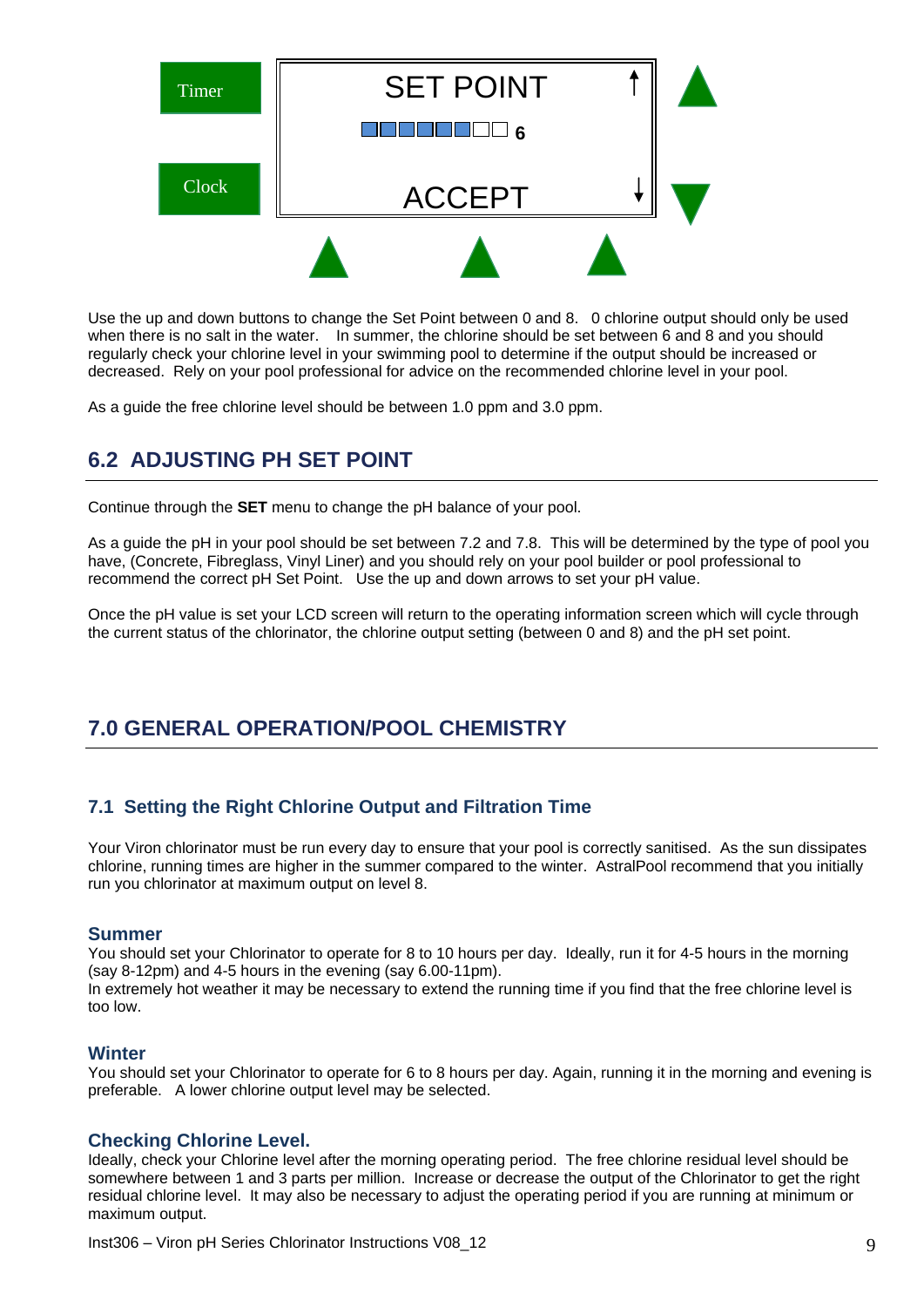### **7.2 Stabiliser**

Sunlight rapidly dissipates the amount of free chlorine in your pool. Chlorine stabiliser greatly reduces this effect.

Without stabiliser, you may need to run your Chlorinator and filtration system up to 16 hours per day longer!!!

Keep the Stabiliser reading between 30 and 60ppm.

### **7.3 pH Level**

You should keep you pH level between 7.0 and 7.4 for fibreglass pools and 7.2 to 7.8 for other pools.

### **7.4 Total Alkalinity**

The ideal range is between 80 and 120 ppm.

### **7.5 Salt Level**

Salt level should be maintained around 4,000ppm but should never be allowed to fall below 3,000ppm. Although salt is not consumed by the Chlorinator, salt is lost during backwashing, and when your pool overflows due to rain or splashing. The correct salt level is important to cell life and the effective operation of your chlorinator.

A typical pool of around 50,000 litres requires 200kg of salt to initially set-up the pool to 4,000ppm.

A low salt level warning is indicated on your E Series CSD Chlorinator if the salt level drops. If Low Salt is indicated, check again in 24 hours and then if it is still indicated, add two 25kg bags of salt to the shallow end of your pool. Run the filtration system for approx. 6 hours to help mix the salt in the pool. It can take up to a day for the salt to fully dissolve.

If the low salt light is still on, then you should get your pool water tested. If the Salinity is above 4000ppm then you may need to have your Chlorinator checked.

**Warning:** Some people recommend that you put salt directly in the skimmer box. This is a very bad practice as it allows very high concentrations of salt to be passed through your filtration and other pool equipment.

### **7.6 ACID Handling**

Hydrochloric Acid should be handled with extreme care. Refer to Material Safety Data Sheets on Hydrochloric Acid. Do not inhale Acid fumes. Do not spill and handle with extreme care during transport. Use protective gloves and goggles.

In the case of spillage wash down with fresh water immediately. Keep our of reach of children.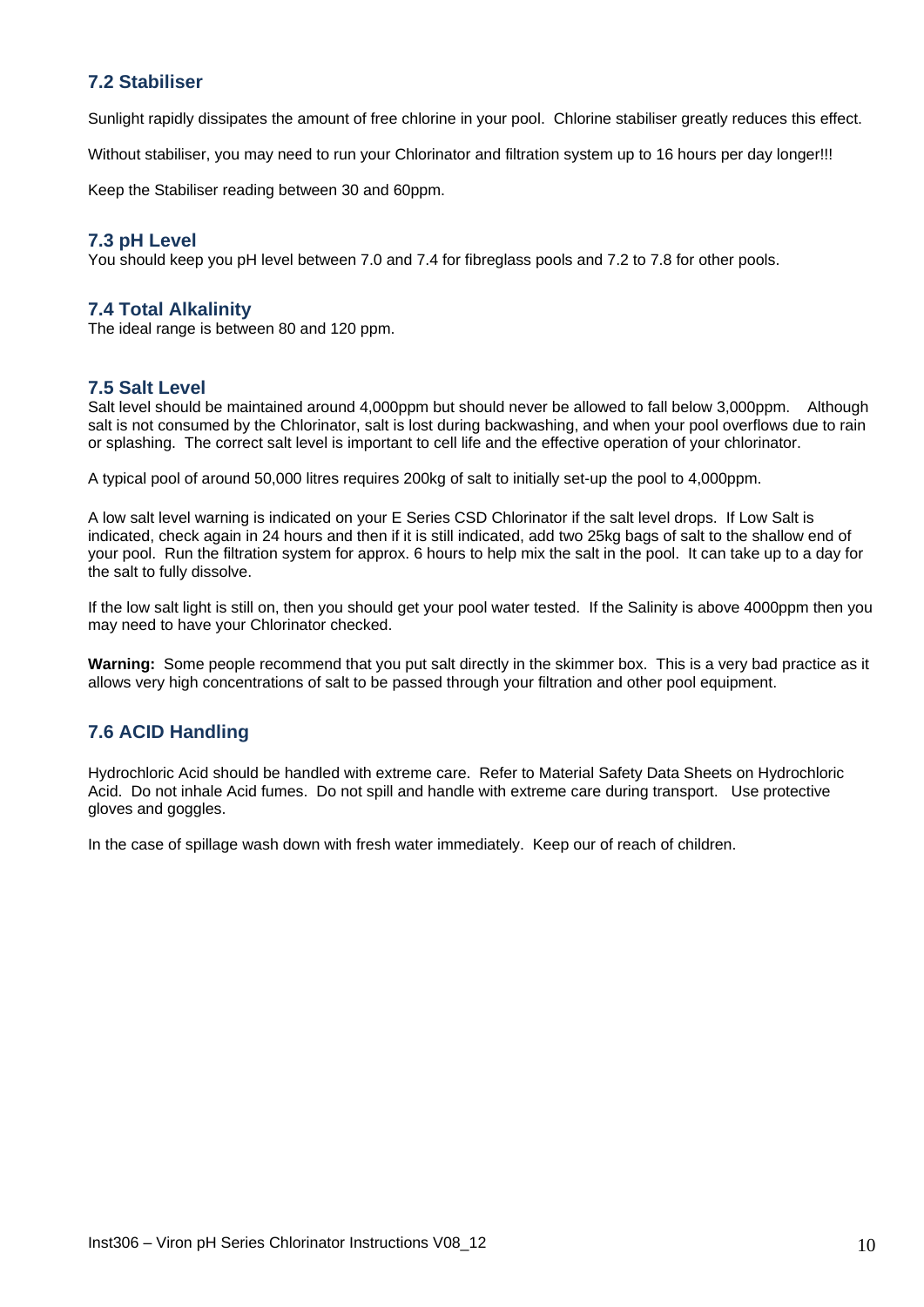**8.1** Acid Pump squeeze tube must be lubricated every 6 months or more often in commercial applications. Use only the recommended lubricant RC Tube Lube available from AstralPool or any other compatible silicone lubricant, otherwise damage to the tube is possible.

Depending upon usage, the squeeze tube may need replacement after 12months on a domestic installation, and earlier on a commercial installation. Before replacing the tube make sure that any stop valves in the filter system are closed. Otherwise water loss may occur.

(To replace the tube, remove controller draw, remove retaining screws from the pump head and pull the tube free. Disconnect the squeeze tube from the barbs and reconnect the new squeeze tube after lubricating the same, making sure that the new tube is correctly connected to the PVC tubing as per instructions. Reposition the squeeze tube in the unit as before, replace the pump head and retaining screws.) DO NOT OVERTIGHTEN THE RETAINING SCREWS.

**8.2** The probes/sensors, which are sensitive instruments. To maintain their accuracy they should be cleaned periodically by household detergent abrasive like Jiff. Jiff is the preferred option. The ORP probe tip can be contaminated (generally observed by a copper or brownish coating – this should always look shiny silver) which will give a false reading to the Controller causing no dosing/over dosing of chemical. As the pH sensor tip is made of glass, please take care, for even a hair line crack can cause the sensor to read incorrectly causing malfunction. After cleaning the sensors/probes, wash with water, allow 5-10min. to settle and check calibration or re-calibrate if necessary.

### **8.3 Swimming Pool Applications and the use of Cyanuric Acid**

**USE OF A SUN SCREEN CHEMICAL (CYANURIC ACID) FOR OUTDOOR POOLS IS RECOMMENDED. CHECK WITH YOUR LOCAL POOL SHOP AND USE THE CORRECT DOSAGE. ENSURE YOUR POOL WATER IS WELL BALANCED WITH THE CORRECT pH, TDS, TA AND STABILSER LEVELS AND FREE FROM PHOSPHATES.**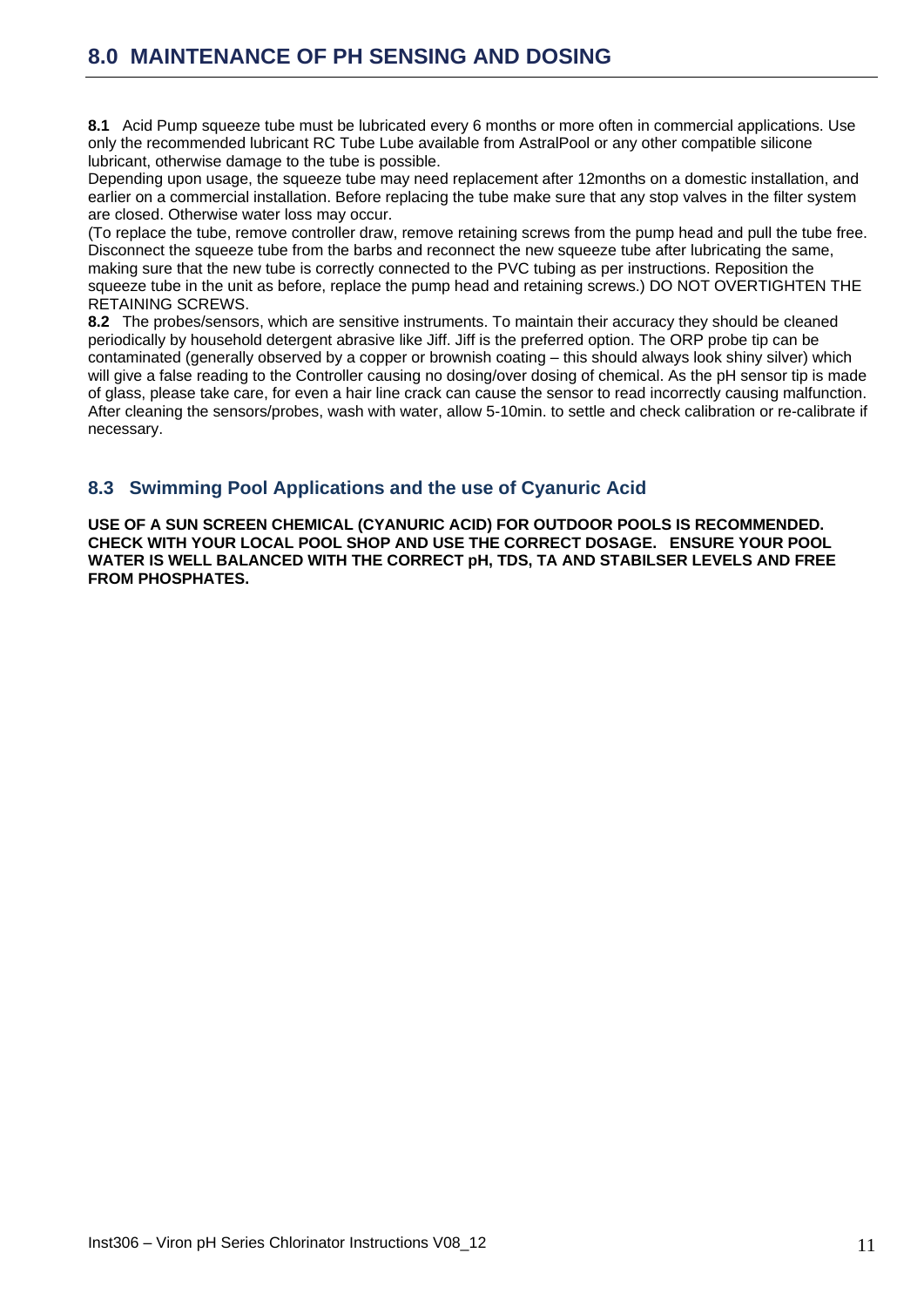### **9.0 Fault Indication and trouble shooting**

| <b>Fault Indication</b>                         | <b>Potential Cause</b>                           | Remedy                                                                |  |  |
|-------------------------------------------------|--------------------------------------------------|-----------------------------------------------------------------------|--|--|
| No Flow                                         | Pump turned off/disconnected or valves<br>closed | Ensure valves/pump on                                                 |  |  |
|                                                 | Sense wire disconnected from cell                | Connect sense wire to cell                                            |  |  |
| Low salt                                        | Salt level in pool has dropped too low           | See section 7.5 above                                                 |  |  |
|                                                 | Pool water temperature is low                    | Increase salt level or raise<br>water temperature                     |  |  |
|                                                 | Cell has failed                                  | Call a technician                                                     |  |  |
| Display blank                                   | No Power to Controller                           | Plug in controller and ensure<br>mains power available                |  |  |
|                                                 | Fuse blown                                       | Call a technician                                                     |  |  |
| Low/No chlorine                                 | Cables not connected to cell                     | Connect cables                                                        |  |  |
| production                                      |                                                  |                                                                       |  |  |
|                                                 | Timer period too short                           | Increase timer period                                                 |  |  |
|                                                 | Chlorine output level too low                    | Increase chlorine output                                              |  |  |
|                                                 | Filter needs backwashing                         | Backwash filter                                                       |  |  |
|                                                 | Pool stabiliser too low                          | Get Stabiliser between 30<br>and 60 ppm                               |  |  |
|                                                 | Salt level too low                               | Increase salt to above<br>4000ppm                                     |  |  |
|                                                 | Water Temperature below 15 deg                   | Increase water temperature<br>or salt level                           |  |  |
|                                                 | Excessive Salt Level (Above 10,000 ppm)          | Chlorinator cuts out on<br>overload, reduce salt level to<br>4000 ppm |  |  |
| Clock loses time<br>when mains power<br>removed | Battery life expired                             | Call a technician                                                     |  |  |
| Probe/sensor malfunction<br>pH too high         |                                                  | <b>Clean and Calibrate</b><br>probe/sensor                            |  |  |
|                                                 |                                                  |                                                                       |  |  |
|                                                 |                                                  |                                                                       |  |  |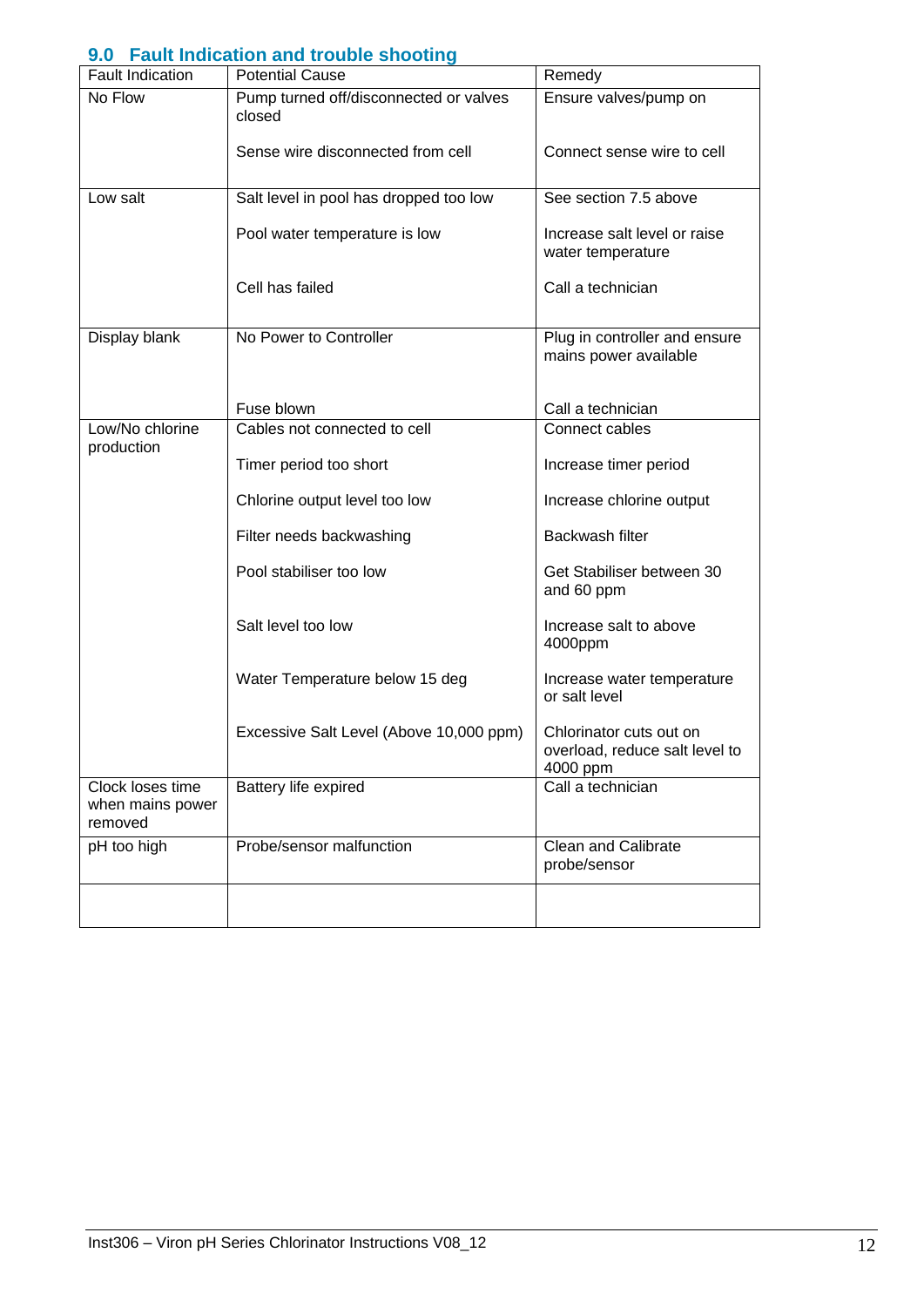AstralPool Australia Pty Ltd (ABN 97 007 284 504) ("AstralPool") provides the following warranty in relation to its Viron series salt chlorinator ("Product").

Our goods come with guarantees that cannot be excluded under the Australian Consumer Law. You are entitled to a replacement or refund for a major failure and for compensation for any other reasonably foreseeable loss or damage. You are also entitled to have the goods repaired or replaced if the goods fail to be of acceptable quality and the failure does not amount to a major failure.

The benefits of this warranty are in addition to any rights and remedies imposed by Australian State and Federal legislation that cannot be excluded. Nothing in this warranty is to be interpreted as excluding, restricting or modifying any State or Federal legislation applicable to the supply of goods and services which cannot be excluded, restricted or modified.

#### WARRANTY

AstralPool warrants that, subject to the exclusions and limitations below, the Product will be free from defects in materials and workmanship during the warranty period. The warranty periods are set out below and commence 30 days after the date of purchase (to allow for installation). The warranty period may vary for different parts of the Product.

| <b>Parts</b>                                                     | <b>Warranty Period</b>                                                                                                                                                                                             |
|------------------------------------------------------------------|--------------------------------------------------------------------------------------------------------------------------------------------------------------------------------------------------------------------|
| Control box including PCB's                                      | 5 years pro rata<br>0% payable of invoice total year 1<br>20% payable of invoice total year 2<br>40% payable of invoice total year 3<br>60% payable of invoice total year 4<br>80% payable of invoice total year 5 |
| pH Probe, dosing motor/gearbox<br>and associated tubing/fittings | 12 months                                                                                                                                                                                                          |
| Chlorinator cell electrode                                       | vears                                                                                                                                                                                                              |

If a defect appears in the Product before the end of the warranty period and AstralPool finds the Product to be defective in materials or workmanship, AstralPool will, in its sole discretion, either:

- (a) replace or repair the Product or the defective part of the Product free of charge; or
- (b) Cause the Product or the defective part of the Product to be replaced or repaired by an Authorised AstralPool Service Agent free of charge.

AstralPool reserves the right to replace defective parts of the Product with parts and components of similar quality, grade and composition where an identical part or component is not available.

Goods presented for repair may be replaced by refurbished goods of the same type rather than being repaired. Refurbished parts may be used to repair the goods.

#### WARRANTY CLAIMS

1. If a fault covered by warranty occurs, the customer must first contact AstralPool at the contact address listed below, or an Authorised AstralPool Service Agent.

- 2. Any warranty claim must be accompanied by:
	- (a) proof of purchase;
	- (b) full details of the alleged defect; and
	- (c) appropriate documentation (such as historical and maintenance records).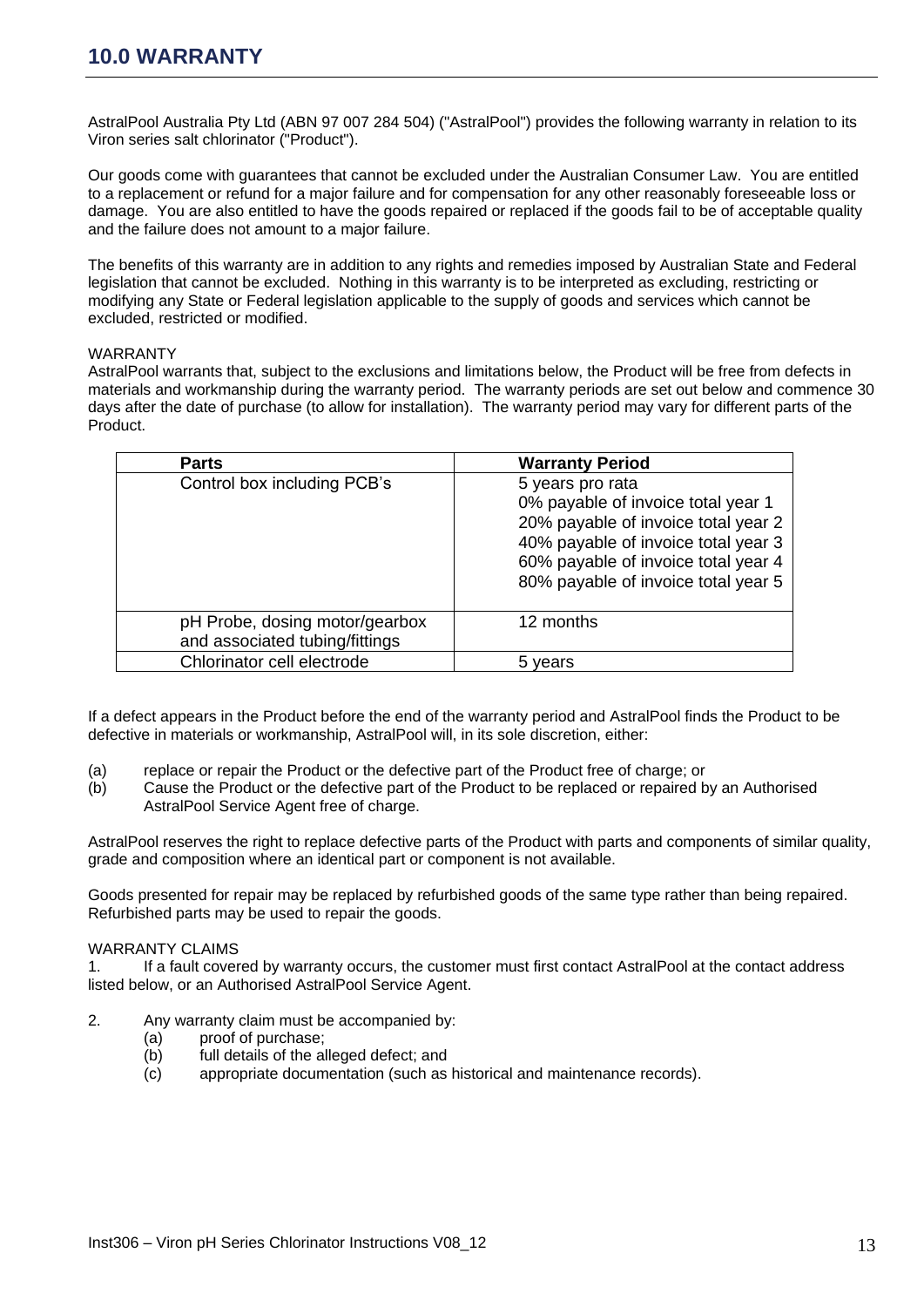3. The customer must make the Product available to AstralPool or its Authorised AstralPool Service Agent for inspection and testing. AstralPool or its Authorised AstralPool Service Agent will attend the premises where the Product is installed for inspection and testing. If the Product is installed:

- (a) outside a capital city metropolitan area; and
- (b) is not within a 20 km radius of an Authorised AstralPool Service Agent;

then the customer may have to pay a travel fee.

4. If such inspection and testing finds no defect in the Product, the customer must pay AstralPool's usual costs of service work and testing. If such inspection and testing finds a defect that is not covered by this warranty, the customer must pay AstralPool's usual costs of service work plus any parts and labour required to repair the Product, unless recoverable from AstralPool on the failure of any statutory guarantee under the ACL.

#### **Exclusions**

The warranty will not apply where:

- (a) the customer is in breach of the Terms and Conditions of Sale;
- (b) the Product was used for a purpose other than one it was intended for;
- (c) the Product was repaired, modified or altered by any person other than AstralPool;
- (d) the Product has not been installed, maintained and/or operated in complete compliance with the installation and operating instructions and any instructions by AstralPool;
- (e) the Product has been subject to accident, negligence, alteration, abuse or misuse.

The warranty does not extend to:

- a) normal wear and tear;
- b) weather and other environmental conditions including but not limited to storm, flood, and/or heat wave damage; or
- c) service and maintenance items.

Examples of exclusions include but are not limited to:

• cleaning and calibration of probes

#### Commercial Installations

On commercial installations, such as health clubs, motels/hotels and hydrotherapy facilities, the warranty is limited to parts and in field labour (within capital city metropolitan areas or 20 km radius of Authorised AstralPool Service Agents) for a period of 12 months from the date of purchase plus 30 days to allow for installation.

#### LIMITATIONS

AstralPool makes no express warranties or representations other than set out in this warranty.

The repair or replacement of the Product or part of the Product is the absolute limit of AstralPool's liability under this express warranty.